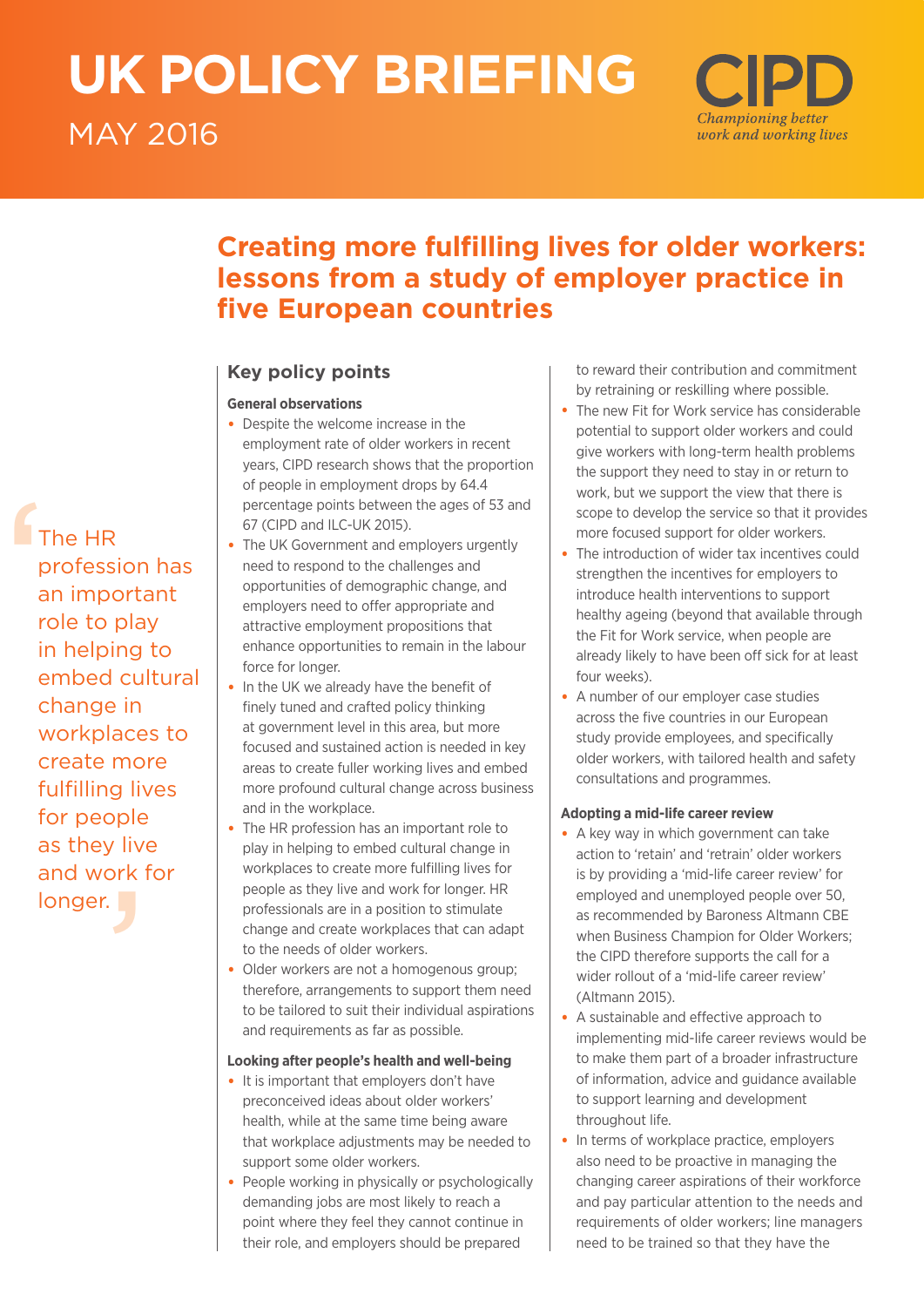E<br>
P<br>
R<br>
C<br>
C<br>
V<br>
V nce<br>J **Employers** need to think about how to educate their workforce, and in particular line managers, to value older workers for their performance in the job.

confidence and competence to have an open and honest, ongoing dialogue with their staff at every stage of their career. This should form an ongoing dialogue as part of the performance management system.

• In terms of employer practice in the workplace, this is one area where the UK could take inspiration (if not the exact terminology) of an established workplace practice in Denmark, where many companies hold 'senior conversations' with their older employees. The conversation covers issues such as job content, working time, personal and professional development goals, strengths and development needs, future challenges, and thoughts on how the company can best support them.

### **A more rounded approach to flexibility**

- Older workers often have health and caring responsibilities, and other commitments on their time, so providing flexibility must be at the heart of any strategy to improve the retention of older workers.
- There is more scope for the statutory right to request flexible working, which is now available to all staff, to explicitly support the increased flexibility that many older workers are likely to need to support their continued employment.
- Aside from flexibility in working time arrangements, older workers could also benefit significantly from employers offering more flexible solutions in terms of their role – for example, in terms of their duties and level of responsibility.

## **Better support for working carers**

- Employers need to develop policies and supportive working practices to help older workers manage their work and caring responsibilities as the population ages and the demand for informal care in the UK rises.
- Government and other stakeholders have an important role to play in promoting this agenda, for example by raising awareness and disseminating good practice guidance.
- A Eurofound study points out that measures to support work and care do not have to be '*expensive and onerous*', but should '*contribute to making life easier and better for carers*' (Eurofound 2015).
- Caring for an elderly or ill dependant can place challenging and unexpected time demands on people and often does not fall into a regular routine, so employers may need to think more creatively about the kind of flexibility that staff in this position may need.

This can present opportunities to enhance job roles for workers of all ages and experience levels (for example, by promoting multiskilling so that employees can provide cover for each other).

• Employers need to encourage an open and inclusive environment at work, where all forms of caring and other types of commitment outside the workplace are acknowledged and regarded as legitimate issues for discussion; line managers should recognise that flexibility works both ways and that working arrangements need to be tailored and agreed at an individual level where possible.

## **Launching an 'Age Confident' campaign to build awareness and momentum**

- Older workers can experience prejudice and stereotypical attitudes from employers, colleagues and society in general, with these attitudes often reflecting misconceptions about older workers' flexibility, health, ability to learn and their general skills and qualification levels.
- However, CIPD research shows that employers and employees appreciate the benefits of working in an age-diverse organisation; while stereotypes of 'younger' and 'older' workers do exist, overall employees tend to enjoy working with colleagues of different ages.
- Employers need to think about how to educate their workforce, and in particular line managers, to value older workers for their performance in the job, recognising their experience and expertise, while emphasising that older workers can be as flexible and eager to learn as their younger colleagues.
- Policies to support older workers need to be implemented as part of a workplace culture that embraces diversity as a thread that runs through every facet of organisational life.
- One way of countering potential bias against older workers and fostering an age-diverse workforce is to encourage their involvement in mentoring younger workers. In this way, their skills and experience are appreciated and valued by both the organisation and younger colleagues, helping to nurture intergenerational learning and inclusivity.
- We believe that the launch of an 'Age Confident' campaign, as proposed by Baroness Altmann CBE, would have considerable potential to raise awareness and understanding among employers about the positive benefits of employing older workers; it could also provide a gateway to a range of support and tools to help employers to create fuller working lives.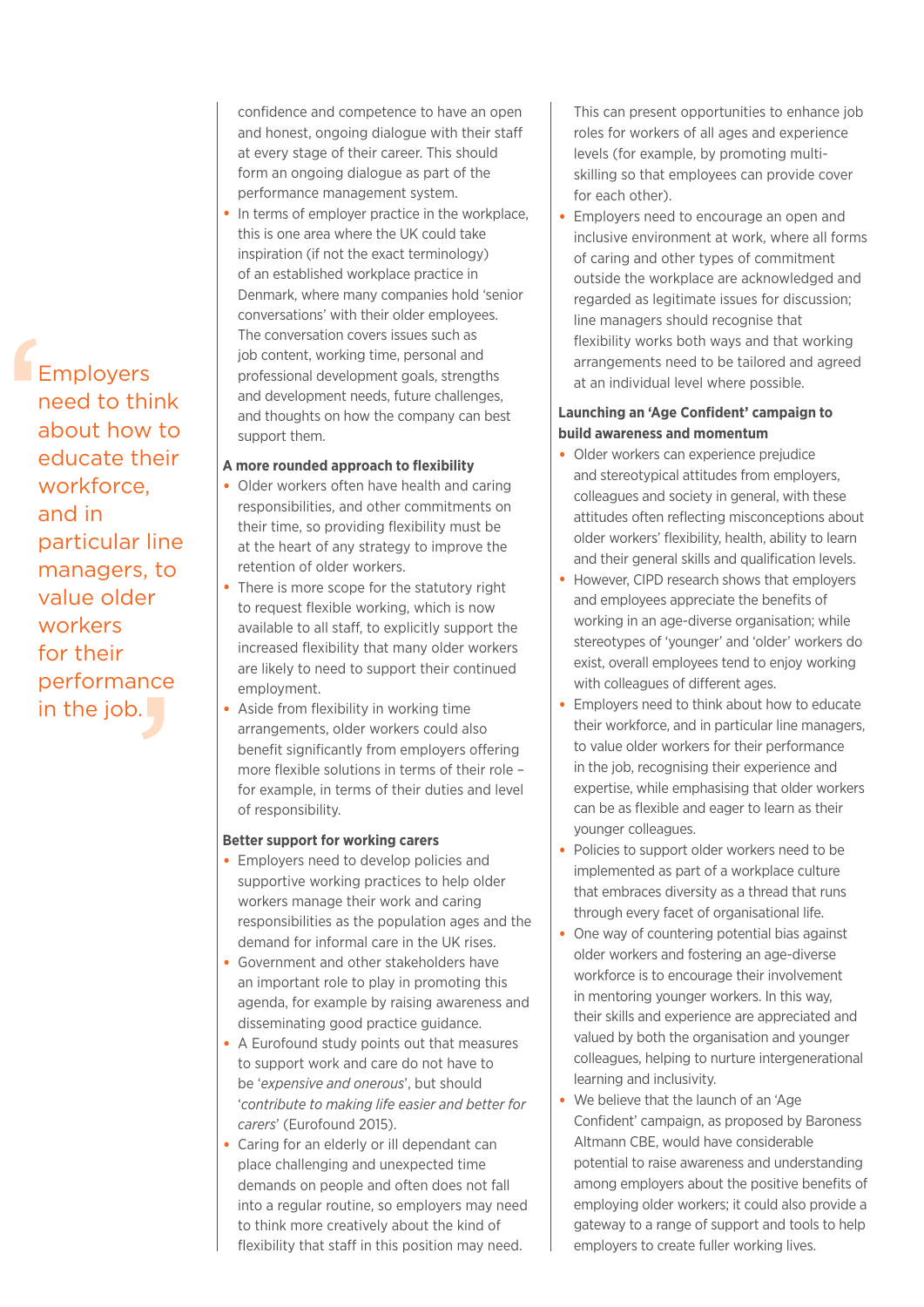## **Introduction**

There is increasing recognition that the UK urgently needs to respond to the challenges and opportunities of an ageing population. The implications of people living longer are manifold, but it is clear that we need far-reaching policy changes across our health, social care, housing and welfare systems. This policy briefing focuses on just one area where significant change is needed to embrace people's rising life expectancy – the workplace. A key question for employers, and one that our government is already taking steps to tackle, is how to optimise older workers' active participation in the labour market and allow them to work for longer.

The UK is but one of many countries seeking to respond to the extensive demographic shifts resulting in an increasing number of older people in society and in work. For example, a European Commission report projects that those aged 65 and over will comprise a much larger share of the EU population by 2060 (from 17% to 30% of the population), while those aged 80 and over will rise from 5% to 12% (European Commission 2012). In the UK, population growth will continue to be weighted towards the older population:

by 2030, compared with 2014, the number of people in England above the age of 65 will increase by 50% and that of people aged 85 or over will double (DWP 2014a). To gain a broader perspective with which to hopefully inform aspects of the UK policy landscape, the CIPD therefore commissioned research to examine the national policy frameworks and employer initiatives on offer to support older workers in five European countries: the Czech Republic, Denmark, France, Germany and the UK. This is published as a separate study and forms the basis for this briefing document (CIPD 2016a).

The contrasting national policy frameworks in these five European countries (including social welfare and pensions systems, as well as employment and collective bargaining structures) mean that we can draw out interesting and divergent approaches to extending working life. However, this divergence also means that it is not necessarily possible (or desirable) to import a specific legislative measure or employer initiative from one country to another. Nonetheless, we believe that this European research provides useful learning – as well as inspirational practice – to help broaden the UK debate on what kind of action is needed by the Government

### **The age of opportunity: key points about 'older workers' in the UK**

The commentary surrounding 'older workers' can be fraught with assumptions and misconceptions, so it's important to be clear about the basic terminology and facts used in this briefing and the wider debate. For example:

- When we talk about the 'ageing population', we are referring to the demographic shifts which mean that there is an increasing number of older people in society and in work. In 1992, one in five people in employment was aged over 50; today, it is more than one in four (CIPD and ILC-UK 2015).
- Age diversity and age discrimination legislation apply to people of all ages; everyone is 'covered' and perceptions of age discrimination at work are evident at all ages, although they are more pronounced in relation to both young and old people.
- Attitudes about what ages count as 'young', 'middle-aged' or 'old' vary across the population, over time and between countries; for example, one study finds that people perceive 'old age' as starting at 59 in the UK compared with 63 in France and 64 in Germany (Age UK 2011).
- In this report, we generally use the term 'older workers' to refer to people aged 50 and over. This reflects the UK policy context, where discussion led by the Department for Work and Pensions and others has focused on this age group, as well as evidence indicating that a dropoff in employment rates and an increased likelihood of long-term unemployment are greater for this age group.
- Policy-makers and employers need to be sensitive to these issues; the categorisation of 'older workers' as a group implies no automatic judgement about the health or capability of individuals, and any language or actions which unintentionally make blanket assumptions about age groups should be avoided; the right approach is to treat all employees as individuals. Where actions are focused for good reasons on a specific age group, in this case 'older workers', it is important that employers and policy-makers are open and honest about the reasons behind a chosen course of action.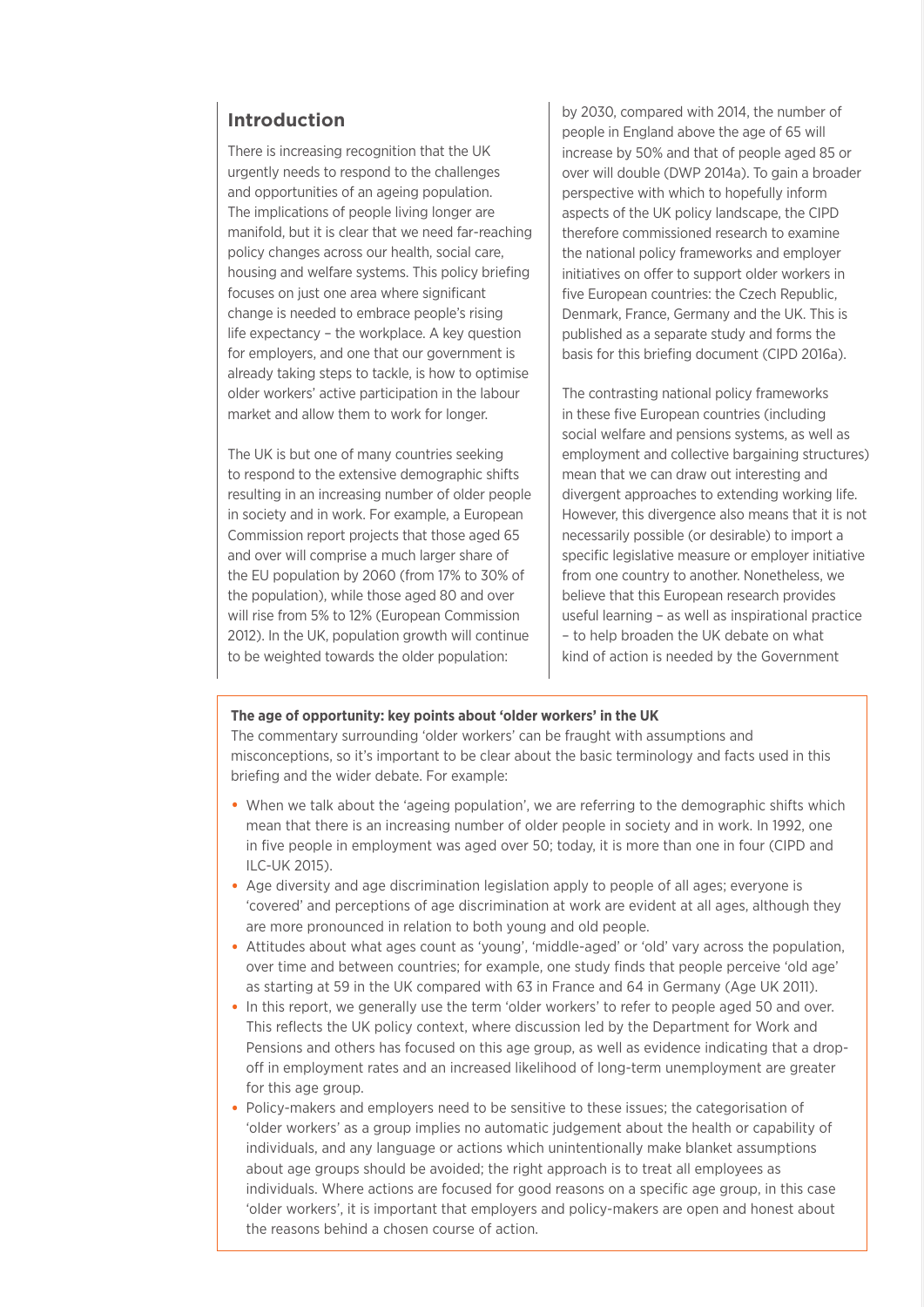e de de ces t<br>bt to<br>i olc<br>J **HR** professionals are in a unique position to appreciate and act on the strategic importance of creating workplaces that can adapt to the needs of older workers.

and business to make the workplace a more appealing and suitable option for older workers. It is also possible that some initiatives, or at least the essence of a particular initiative or principle, could be adapted in a way that fits the UK context.

The UK's developing policy framework recognises that the aim is not only to increase the labour market participation of older workers to increase the nation's ability to meet its economic needs, but to enable people to carry on leading *fulfilling* lives that include an element of paid work if they wish. Yes, there is a pressing economic imperative to extend working lives, but more and more people will face financial hardship if they retire early. CIPD research shows that a significant proportion of employees feel they can benefit in a number of ways from working longer, including economic independence (45% of the 2,691 employees surveyed), stimulation (36%), social interaction at work (34%) and improved personal wellbeing (26%) (CIPD 2014). Interestingly, 17% of respondents realistically expected to retire after the age of 71, with the highest proportion (38%) expecting to retire between the ages of 66 and 70: given the planned incremental increases in the state pension age (SPA), it is just as well that the majority of people seem to be adjusting their retirement expectations accordingly.

We are fortunate in the UK in that we already have the benefit of finely tuned and crafted policy thinking at government level in this area. We are now one year on from the publication of the report by the then Business Champion for Older Workers Baroness Altmann CBE, which stated that *'Government should do more to incentivise employers to "retain, retrain and recruit" older workers'* (2015). This is therefore an opportune time for policy-makers to consider how best we can continue this '*great national debate*' (Altmann 2015), and collaborate to take forward this crucial agenda and build on the sound policy initiatives that are already in place or under recommendation.

One pressing consideration arising from the work to date is how we can work together to embed more profound cultural change across business and in workplaces to drive more rapid and sustainable progress in supporting older workers. In 2013 Lord Filkin CBE (now Chair of the new Centre for Ageing Better) chaired the House of Lords Select Committee on Public Service and Demographic Change; the

resulting *Ready for Ageing?* report highlighted how government and society are *'woefully unprepared'* for the ageing demographic (House of Lords 2013). In the area of 'work' it called for *'changes to attitudes as well as policy and practice'*, and pointed out that employers need to be *'much more positive about employing older people'*.

The HR profession has an important role to play in helping to embed cultural change in workplaces to create more fulfilling lives for people as they live and work for longer. The CIPD's 140,000 members are responsible for devising and implementing employment policies and stimulating change in workplaces throughout the UK. As such, HR professionals are in a unique position to appreciate and act on the strategic importance of creating workplaces that can adapt to the needs of older workers. They can help to ensure that senior managers see the retention, retraining and recruitment of older workers as integral to business performance.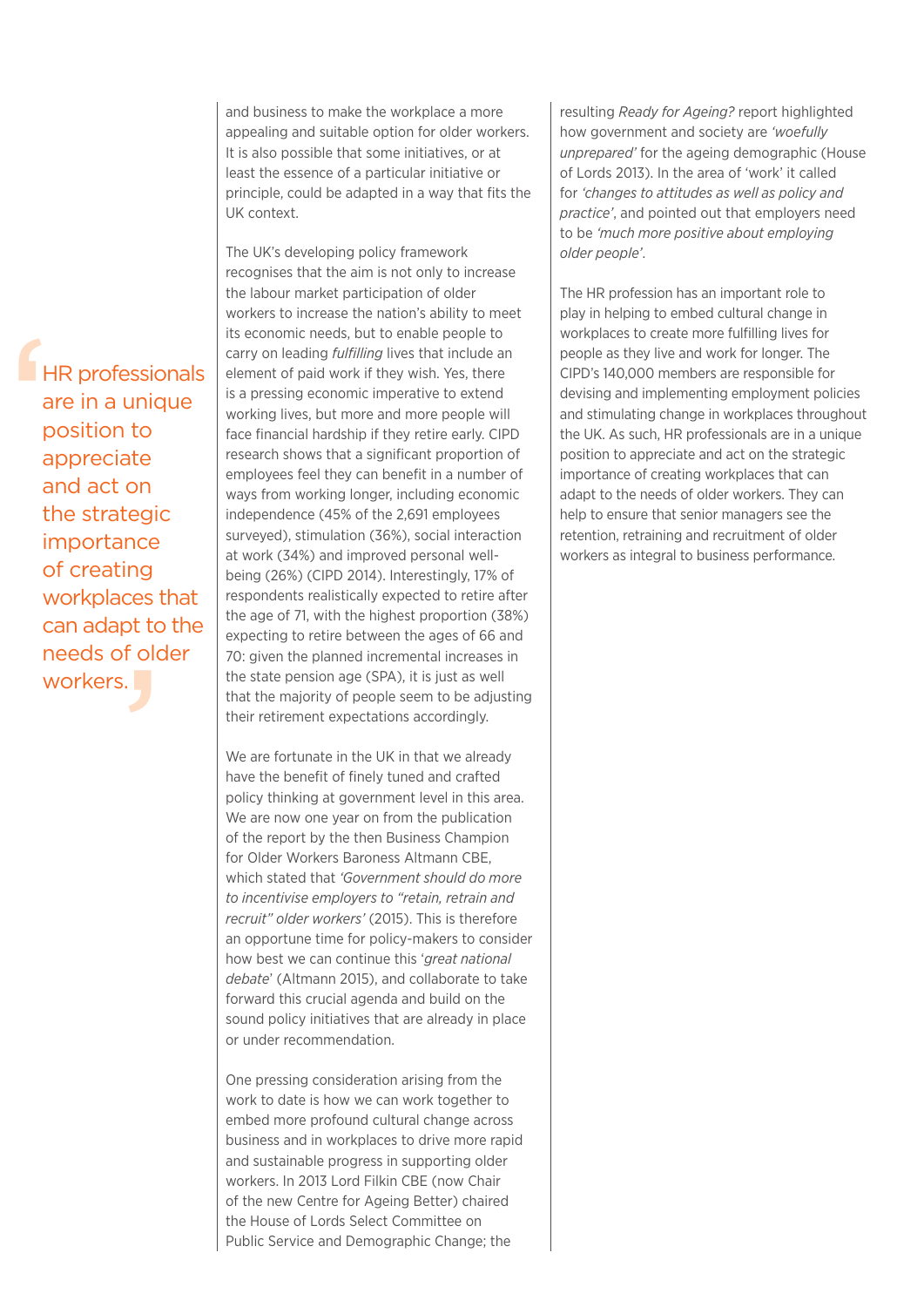## **The UK policy framework to sustain more fulfilling working lives – in brief**

As already acknowledged, extending and creating fuller working lives has started to gain profile and coherency in the UK public policy arena. This doesn't mean that there isn't scope for considerable acceleration in the rate of progress to implement suitable government- and employer-led initiatives. For example, our 2015 research into labour supply and the UK's ageing workforce noted that, despite the welcome increase in the employment rate of older workers in recent years (the number of people of state pension age and above in employment has nearly doubled over the past 30 years; Taskila et al 2015), there remains a 64.4 percentage point drop in the employment rate between the ages of 53 and 67 (CIPD and ILC-UK 2015).

The Government has already made potentially far-reaching reforms affecting older workers' participation in the labour market, including the end of the default retirement age (formerly set at 65) in 2011, and phased increases in the SPA. The SPA will rise to 65 for women between April 2016 and November 2018 to place them on an equal footing with men, while from December 2018 the SPA for both men and women will start to increase to reach 66 by October 2020 and 67 between 2026 and 2028 (DWP 2014b). However, the Pension Act 2014 provides for regular reviews of the SPA, based on the principle that people should spend a given proportion of their lives receiving a state pension. Therefore, in March 2016 the Government announced an independent review of arrangements for the SPA, although this will not cover existing arrangements before April 2028 (DWP 2016).

In the area of workplace health and safety, the Government is seeking to expand employerrelated support to help people, including those with health conditions, remain in, or access, the labour market. In 2015 the Government introduced a 'Fit for Work' service – although available for all employees, the service will nonetheless support this group of workers and can potentially give workers with long-term health problems the support they need to stay in or return to work, including GP referral for an occupational health assessment for employees who have reached, or expect to reach, four weeks' sickness absence (employers can also now refer employees who have been off sick for four weeks).

In 2014, the UK Coalition Government (2010–15) launched its Fuller Working Lives initiative setting out a framework for action *'within which all the key players can bring about the changes we need to ensure adequate income in retirement, better wellbeing in later life, a more productive labour market, and increased economic activity'* (DWP 2014a). The current government is progressing this agenda, and the framework sets out the actions it has taken, and intends to take, to help people benefit from fuller working lives.

In 2015, the report to government *A New Vision for Older Workers: Retain, retrain, recruit* by the then Business Champion for Older Workers Baroness Altmann CBE (now Minister of State for Pensions) made a number of detailed recommendations to government, including – in terms of the 'retain' element – joinedup government *'to examine and promote the benefits of fuller working lives'*, national campaigns to encourage later working, greater and more positive government promotion of flexible working to both employers and employees, and an 'Age Confident' campaign to follow on from the success of the 'Disability Confident' programme.

In terms of 'retrain', the recommendations include a national strategy for skills and adult learning jointly owned by the DWP and the BIS, tax breaks for employer-funded training, funding for mature apprenticeships, and a national rollout of midlife career reviews as the plan to extend these to unemployed older people *'is not enough'*. Positive initial findings from NIACE (the National Institute of Adult Continuing Education) research show that mid-life career reviews can prove *'a powerful tool to help lengthen and improve working life'*, says Altmann.

For 'recruit', the Government must tackle age discrimination and encourage whistleblowing when there is clear evidence of age discrimination in the workplace. There needs to be better adherence to voluntary codes of practice within the recruitment industry (where Altmann found *'extensive anecdotal evidence of discrimination against older applicants'*) and the National Careers Service is recommended to reintroduce its later life strand, whereby the over-50s are treated as a priority group. Jobcentre Plus advisers should be trained specifically to recognise older jobseeker issues on a nationwide basis, and early intervention at Jobcentre Plus for the over-50s should be used to discourage early retirement. The Government should also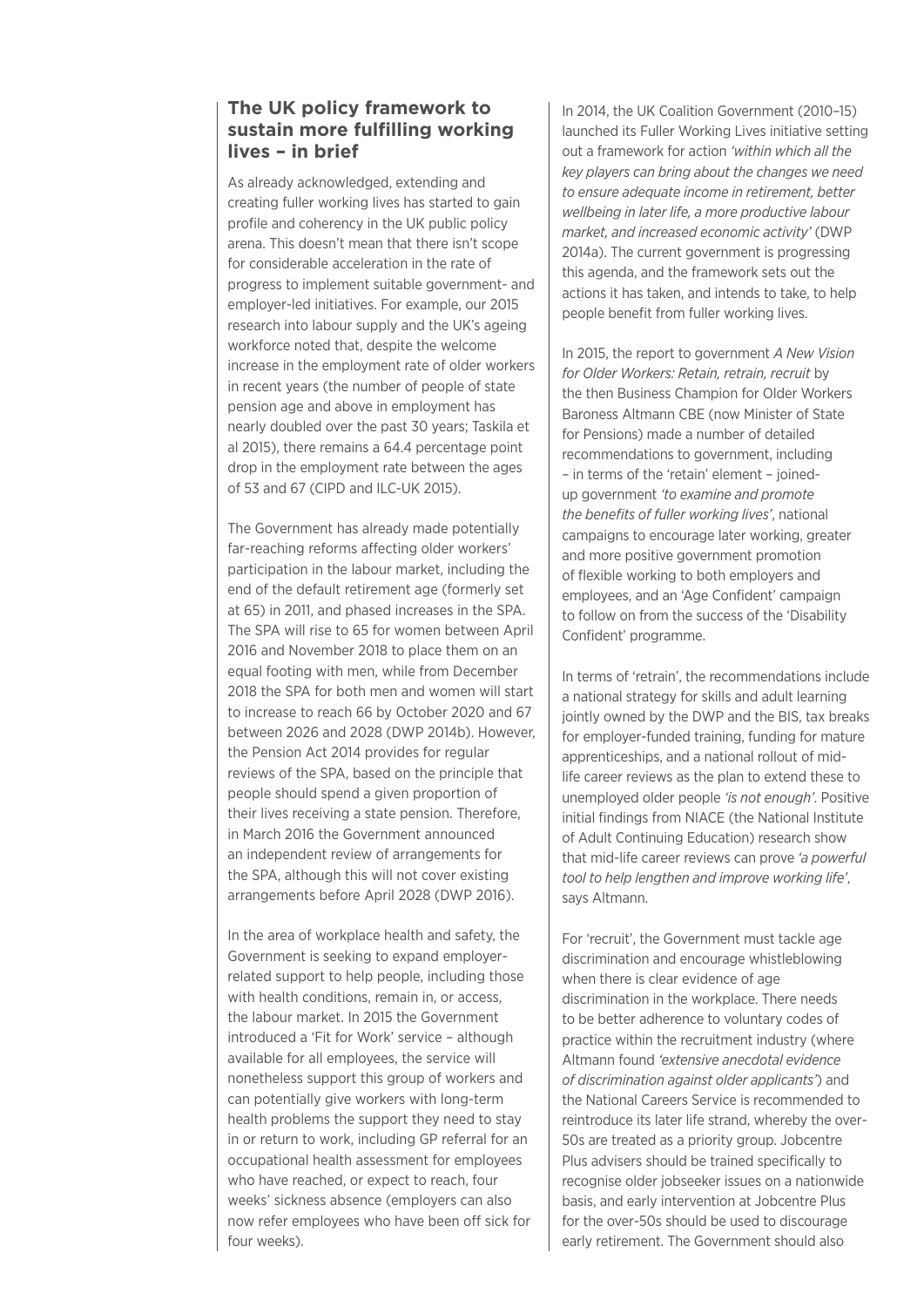consider offering temporary National Insurance contributions relief for employers who keep on or recruit older workers.

This briefing does not aim to replicate the detailed policy thinking and recommendations for fuller working lives already established in the UK following the publication of reports such as *A New Vision for Older Workers: Retain, retrain, recruit* (Altmann 2015). Neither does it aim to develop new policy recommendations where none may be needed. Therefore, this section provides but a brief overview of the current policy framework to encourage later-life working. This should help us to identify, with the wider perspective provided through our European study, where the greatest scope for action and impact lie, both to speed up progress and to stimulate greater demand from employers so that they can benefit to a much greater extent from the skills and talents of older workers.

## **Speeding up progress to create more fulfilling working lives**

Viewing the UK policy landscape for extending working lives through a European lens highlights both the areas of commonality and difference. The starting point for all countries is the same, as each one needs to prepare for the effects of an ageing workforce, and a common response has been to raise the state pension age (SPA). While this structural change could be appropriate, increasing the supply of older workers in the labour market, it has to be matched with greater attention on boosting demand for them from employers. As well as shifting mindsets so that the increasing availability of talent and skills among the 50 plus is regarded as an exciting opportunity to boost workforce capability, organisational practice needs to change significantly across a number of dimensions to create the right environment to attract and keep older workers.

There are many interrelated factors inside and outside the workplace that will impact on people's desires and decisions relating to retirement, and the areas highlighted in this briefing are by no means exhaustive, but merely aim to shine a light on wider European practice by employers that could help to inform some elements of UK practice. A key learning point to emerge from the research is that older workers are not a homogenous group; they are individuals and have individual needs, depending on their specific circumstances and attitudes, which means that arrangements to support them need to be tailored to suit their individual requirements as far as possible.

## **Looking after people's health and well-being**

In most of the countries studied in our European research, the majority of initiatives targeted at older workers fall under the category of supporting the health and wellbeing of older workers. This is not surprising given that health issues can be a major influence on people's attitudes to remaining in work. It is important that employers don't have preconceived ideas about older workers' health, while at the same time being aware of workplace adjustments they may need to make to support some older workers to remain in work. This means that organisations need to have the processes in place to proactively identify any health problems and the appropriate support to reduce the likelihood of early exit from the workforce. People working

It t c p is support some<br>older workers<br>to remain in<br>work. It is important that employers don't have preconceived ideas about older workers' health, while at the same time being aware of workplace adjustments they may need to make to older workers to remain in work.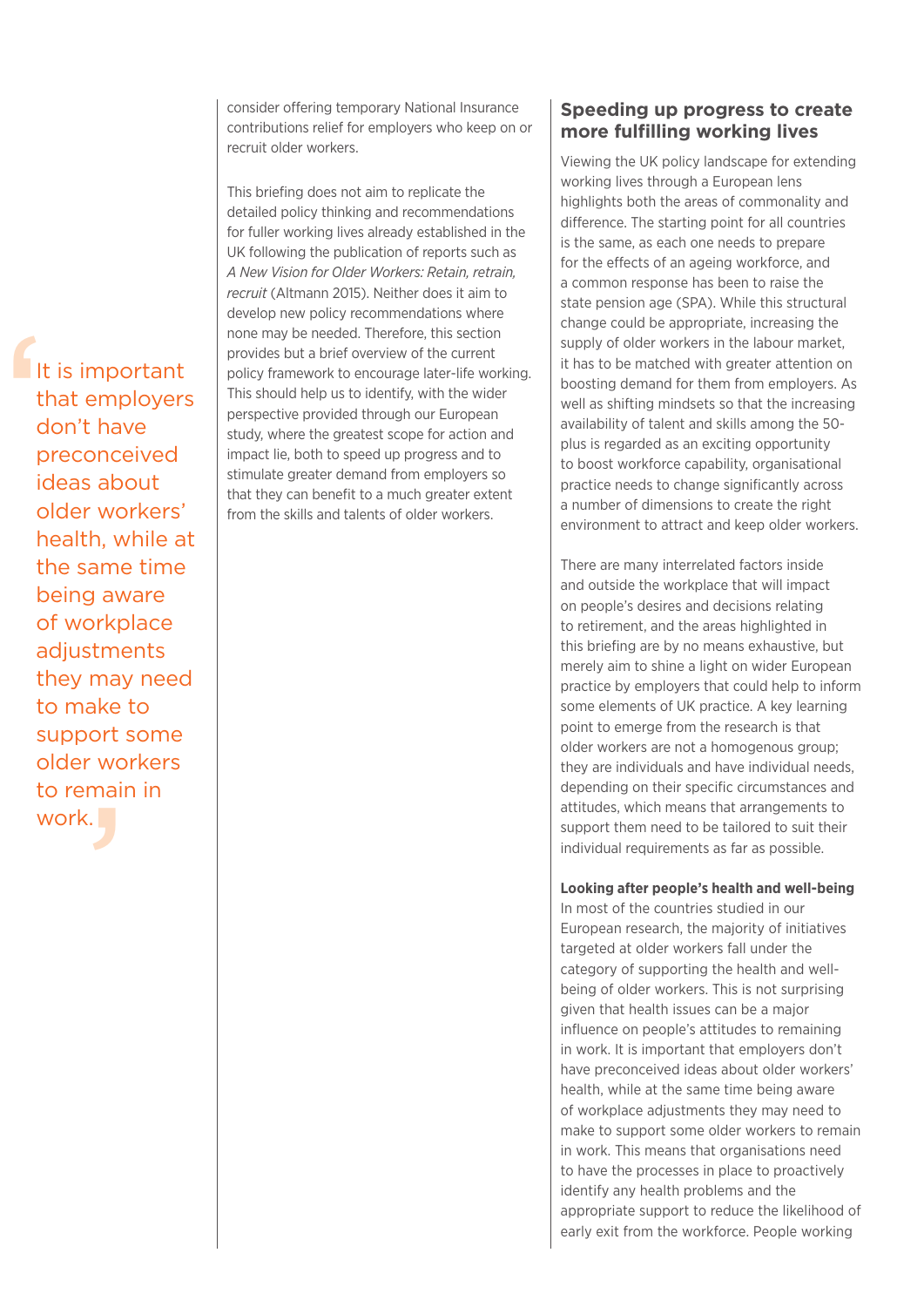in physically or psychologically demanding jobs are most likely to feel that they cannot continue in their role, and employers should be prepared to retrain or reskill in these circumstances wherever possible. However, many roles could be continued by people well into their fifties and sixties – and even their seventies – if employers are prepared to offer flexibility such as a reduction in responsibilities or working hours, and specific health and wellbeing support such as access to counselling, occupational health advice and health checks.

The 2015 UK report *A New Vision for Older Workers: Retain, retrain, recruit* emphasised the importance of employer health and wellbeing policies to promote healthy ageing and retain older workers, including those that provide support for women during the menopause (Altmann 2015). It also called on the Government to do more to promote its 'Fit for Work' and 'Access to Work' services, *'to increase awareness of the help available to ensure those with health issues can return to the workplace or to fund disability adjustments at work'* as well as helping employers to *'retain older staff whose health is failing but are not ready to stop work'*.

Although quite rightly available for all employees, the new Fit for Work service (to which GPs and employers can refer employees who have been, or are likely to be, off sick for four weeks or more for a voluntary occupational health assessment) has considerable potential to support older workers and could give workers with long-term health problems the support they need to stay in or return to work. However, we would support the view of the Health at Work Policy Unit that there is scope to develop the service *'with specialist awareness of and provision for the needs of older workers'*, for example by offering *'a specific directory of national and local services relevant to supporting older workers to stay in work to which Fit for Work advisers could signpost'* (Taskila et al 2015).

One area of possible public policy reform that could provide incentives for more organisations to implement health and well-being programmes is wider tax incentives – at present employers have very little access to funding for health and well-being initiatives, which are taxed as benefits in kind (CIPD 2016b). Providing and promoting a financial incentive for employers to introduce health interventions (beyond that available through the Fit for Work service, when

people are already likely to have been off sick for at least four weeks) could encourage more employers to take a preventive and positive approach to supporting people's health. NHS England's five-year forward review raised this possibility by stating that: *'there would be merit in extending incentives for employers in England who provide effective NICE recommended workplace health programmes for employees'* (NHS England 2014).

A number of our employer case studies across the five countries in our European study provide employees, and specifically older workers, with tailored health and safety consultations and programmes. The precise nature of these arrangements varies according to each individual company, although they are all tailored in some way to the needs of the workforce. In the construction sector, for instance, workers may find it difficult to carry on with their particular type of work as they age and there are therefore examples of how companies support their older workers by moving them to alternative tasks. There are also many examples of companies moving their older employees to different roles, adapting their workstations or allowing them to work more flexible hours or reduce their working time.

At high-tech group Safran in France, for example, the company agreement on supporting older workers emphasises that improving working conditions and avoiding any health problems in the workplace (including psychosocial risks) is the main challenge to maintaining the employment of older workers. The company therefore carries out a health assessment for older workers: employees aged 50 or more may have a health assessment every five years undertaken by the company doctor if a doctor works on site, or by a private doctor if not.

Steelite International in the UK, meanwhile, provides targeted health and well-being support for its workers, including access to a monthly on-site occupational health (OH) clinic; the OH service develops tailored support plans for individual employees which may comprise workplace adjustments, additional equipment, training, changes to working hours, or adjustments to an individual's role. This approach has allowed workers with health problems to return to, or remain in, work at Steelite.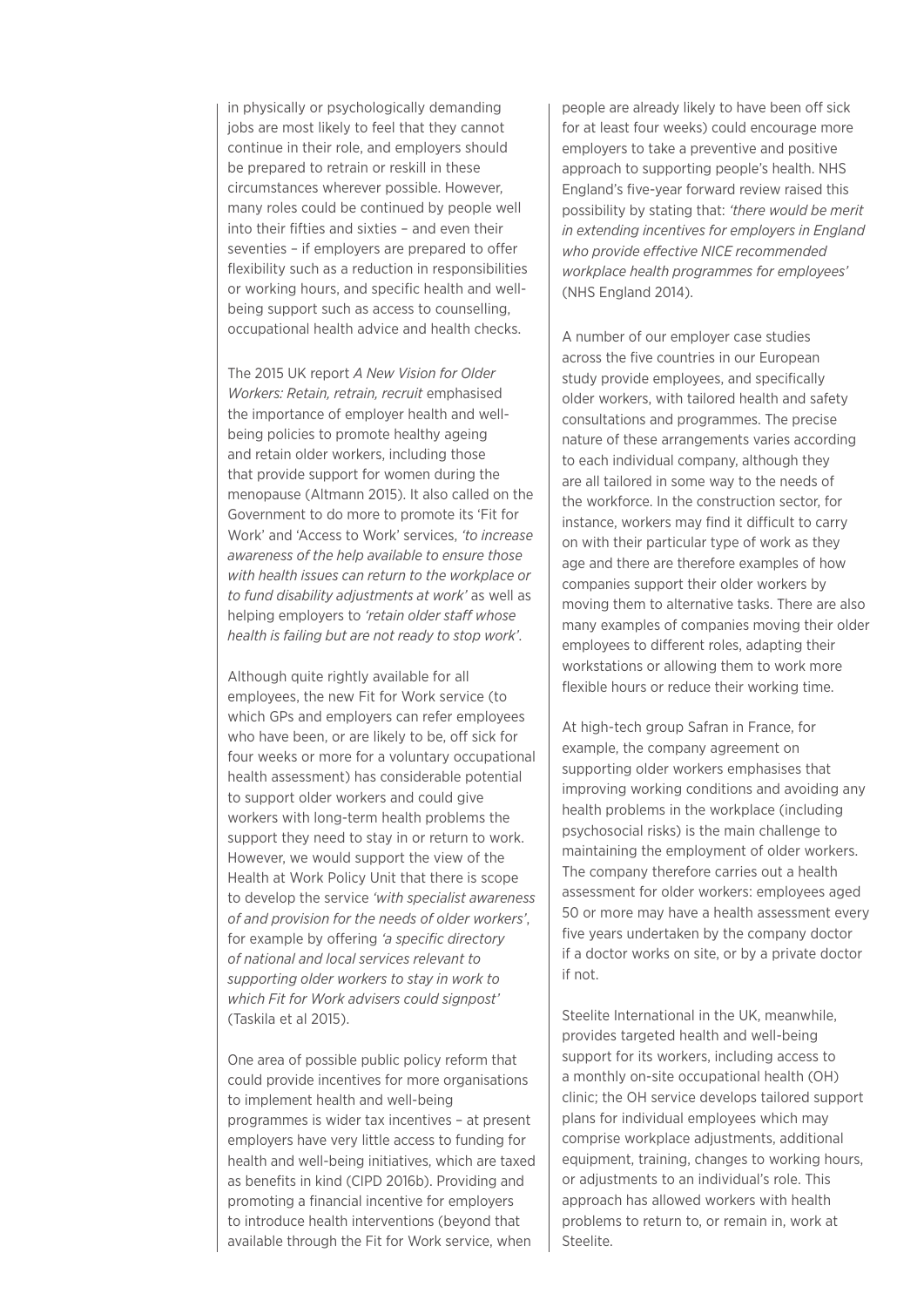#### **Adopting a mid-life career review**

Education and training is a key area to support the employment of older workers in the labour market. If the skills and competences of older workers are kept up to date, particularly in fast-moving areas such as IT, they will be better equipped to remain in work. Employers need to ensure that older workers are not overlooked for training and that they receive development opportunities to progress their careers; providing older employees with opportunities to retrain and develop their skills is a vital part of ensuring that they continue to feel motivated and challenged in their role (CIPD and ILC-UK 2015).

' th<br>t<br>**J Line managers** need to be trained so that they have the confidence and competence to have an open and honest ongoing dialogue with their staff at every stage of their career.

A key way in which the UK can 'retain' and 'retrain' older workers is by providing a 'midlife career review', which can *'give people the chance to think about changing roles, rather than feeling they must retire'* (Altmann 2015). The report recommends that these could be *'rolled out nationally following the successful pilot in 2013, in which NIACE tested career reviews for workers around age 50'*. It notes the plans to extend these to unemployed older people but says *'this is not enough'*, and the CIPD fully endorses the proposal for a wider, national rollout of mid-life career reviews.

These career discussions could support older workers' well-being at work and continued working in a number of ways. For example, the HWPU recommends that mid-life career reviews should *'include discussions about health as a matter of course'* and provide *'an excellent example of how flexibility can be developed'*, with some employers and pilot schemes already offering health-focused measures such as preventive action for common work-related conditions as part of their practice (Taskila et al 2015). The mid-life career review should also include advice about free NHS health checks for 40–74-year-olds, says the report, as these health assessments are *'specifically tailored for older people and can allow older people and individuals to identify and plan for any potential health risks which might affect their future employment'*.

### **Employer practice for career reviews**

In terms of workplace practice and career reviews carried out by employers to help retain older workers, a sustainable and effective approach would be to base such a conversation on a lifelong learning approach covering all employees. While wider take-up of a career review could support people's health and

career in their later years of employment, the employer must take care not to offend people by making them feel that they are being singled out because of their age and categorised in a certain way. Therefore, a good practice approach would be to hold personal development conversations with employees of all ages and ensure that the issues under discussion take on board the development and employment needs and desires of the individual at every stage of their career – if an employee is used to taking part in a discussion that takes a broad view of their circumstances, there should be no need for that individual, once they reach a certain age, to suddenly feel the focus of attention is either on their age or their capability.

This is one area where the UK could take inspiration from a widespread workplace practice in Denmark, where many companies hold 'senior conversations' with their older employees, which examine the individual's plans for the future (see Box 1). The conversation covers issues such as job content, working time, personal and professional development goals, strengths and development needs, future challenges, and thoughts on how the company can best support them. This example also demonstrates that a practice cannot necessarily be imported 'as is' from one country to another but would need to be adapted; for instance, whereas the use of 'senior' in discussions about older people is common linguistic practice in many north European countries, referring to a career review would be more acceptable in a UK setting. However, the rationale for this practice – that tailored individual conversations help employers make the right adjustments as people become older, thus preventing the loss of valuable employees – is just as relevant here, and the Danish practice implements many of the same aims. It is therefore an opportunity to learn from a practice designed to retain older workers that has been widely tried and tested, albeit in a different country.

Line managers need to be trained so that they have the confidence and competence to have an open and honest ongoing dialogue with their staff at every stage of their career. As workers approach the latter phase of their career, the conversation can then naturally take on board the individual's expectations and attitudes towards retirement. The proviso is that these types of conversation need to be handled with care and sensitivity by the individual's line manager.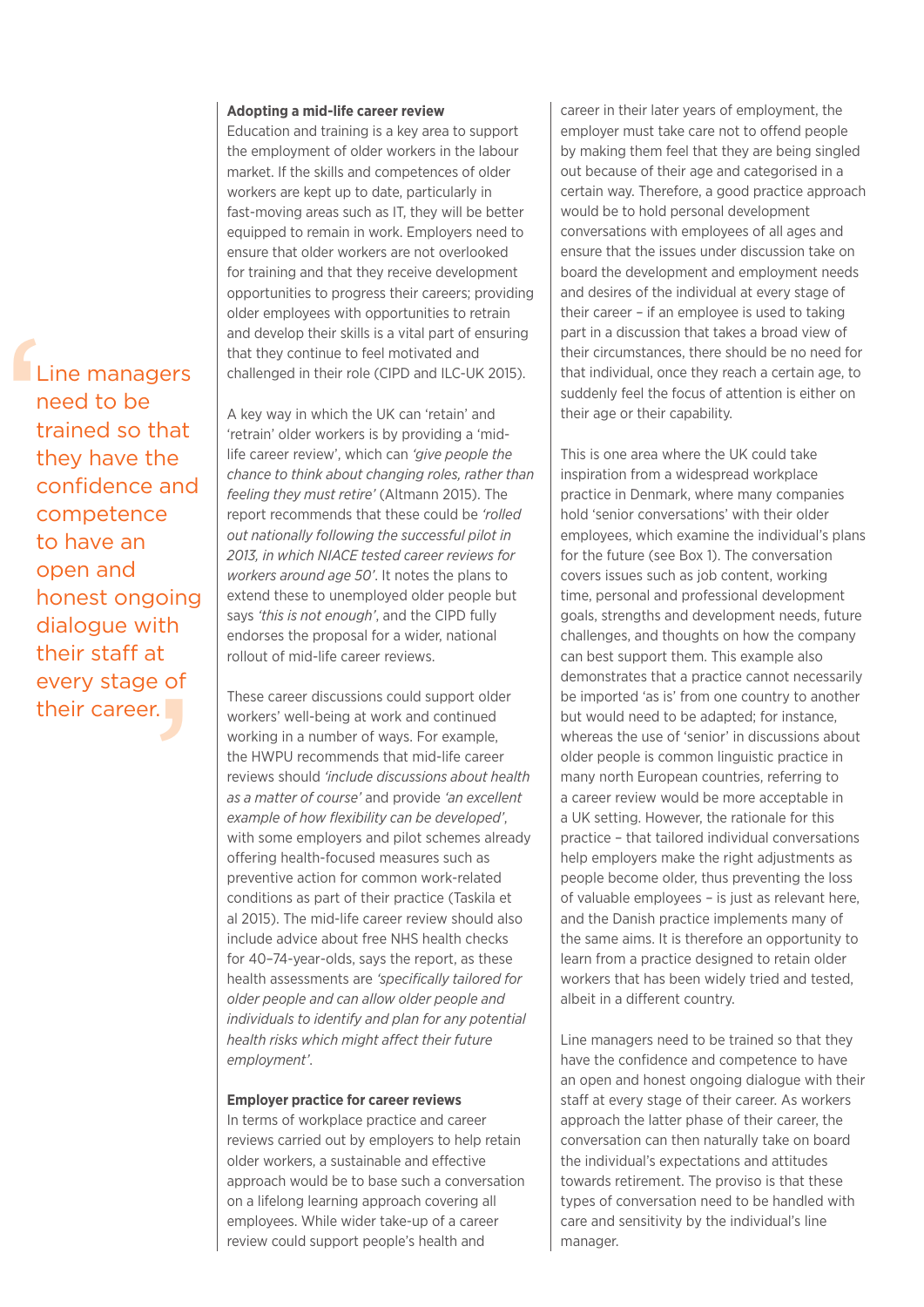#### **Box 1: The 'senior conversation' in Denmark**

Many employers in Denmark hold 'senior conversations' with their older employees. This is a conversation concerning the employee's arrangements and plans for the future and is often a part of an employee development interview. The exact point at which these conversations begin varies from organisation to organisation, and the first step for the organisation is to define the age at which an employee is classed as an older worker.

Before the senior conversation, it is important that both the employee and manager are prepared and have spent some time thinking about expectations, needs and opportunities for the future.

A senior conversation is often based on questions such as:

- What are your wishes in relation to the future content of your job?
- What are your wishes in relation to your future working time?
- What are your goals in terms of personal and professional development?
- What makes a working day especially good for you?
- What motivation drives you to utilise your resources most efficiently?
- What are your strengths and development needs in relation to future job content?
- What challenges do you see?
- How can the company best support you?

By having an individual senior conversation, the employer is able to put in place the right adjustments and initiatives and thus prevent the loss of a good employee. For the employee, this is an opportunity to shape expectations and wishes about future working life and to work with the employer in implementing them.

#### **A more rounded approach to flexibility**

Providing flexibility for those who are more likely to have ill health, caring responsibilities and other commitments on their time must form a key component of any strategy to improve the retention of older workers (CIPD and ILC-UK 2015). The House of Lords *Ready for Ageing?* report made the crucial point that employers need to demonstrate *'more flexibility towards the employment of older workers, and help them to adapt, re-skill and gradually move to more suitable roles and hours when they want to do so'* (IER, University of Warwick, cited in House of Lords 2013). The emphasis here on flexibility in both working hours and roles is important.

In terms of flexibility in working time, flexible working is becoming more commonplace among the UK workforce as a whole, due to technological advances and the statutory right for all employees to request flexible working. It is a bit too early for an in-depth assessment of whether or not the relatively new statutory right has positively affected older employees' ability to remain longer in the UK labour market. However, 2015 research by the DWP reveals that 35% of employers reported providing an opportunity for older workers to work parttime, 33% provided the opportunity for older workers to work flexibly and 29% provided the opportunity for older workers to gradually

decrease working hours (DWP 2015). The same research shows that nearly a third (32%) did not offer any opportunities specifically to support later-life working. While all employees currently have the right to request flexible working, employers do not have to grant it but, in our view, *'they must be duty-bound to accept the request unless they can show it could cause irrefutable damage to the business'* (CIPD and ILC-UK 2015).

Aside from flexibility in working time arrangements, older workers could also benefit significantly from employers offering more flexible solutions in terms of their role – so in areas such as tasks and level of responsibility. One recent UK study looking at flexible working arrangements (FWAs) in small firms expands the definition of FWAs beyond flexibility in working patterns to include, for example, 'functional flexibility', where older workers develop a range of skills to facilitate job rotation (Atkinson and Sandiford 2016). The report develops the kind of FWA offered to include 'work role' – so *'not just where and when but how work is arranged',* because *'an extended definition addresses the needs of older workers as work-role adjustment here supported the diverse needs and changing abilities and desires of workers as they aged, sustaining capacity and motivation to work'.*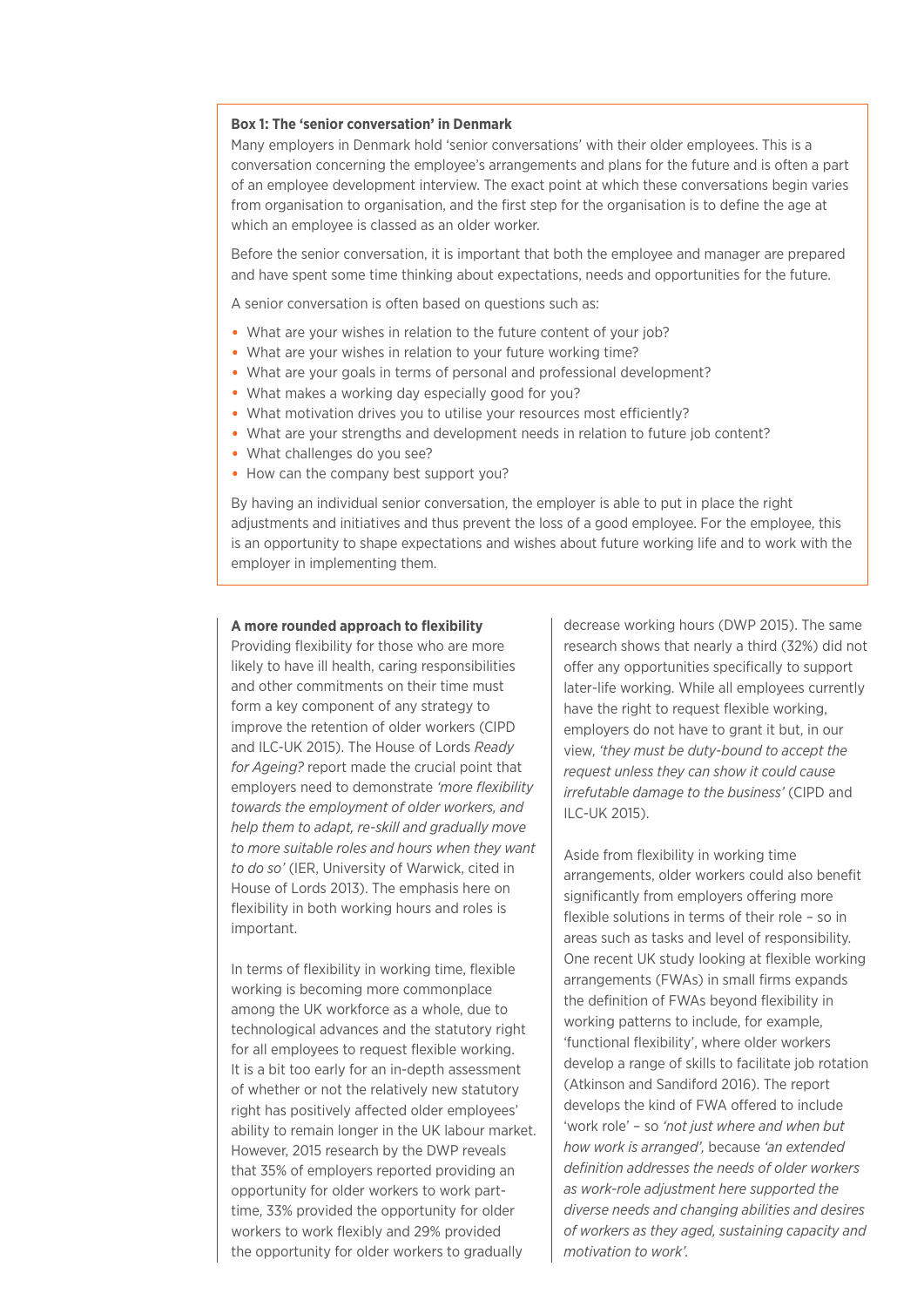E<br>
V<br>
r<br>
c<br>
r always want to<br>retain this until<br>the day they<br>leave. Employees who have reached a certain level of responsibility within an organisation may not retain this until the day they leave.

Practices may include role variation to reduce physical strain or a change in responsibilities and/or reduced workload. In one firm, for example, a GP surgery worker downshifted from a full-time supervisory role to working two days as a receptionist.

Building on this wider approach to flexibility, more work is needed to investigate and promote the kind of flexible working arrangements that could best support people to sustain a more extended working life, including phased retirement. This could include the collection of good practice employer case studies that expand the definition of flexible working, to demonstrate the breadth of flexible working practices – relating to working time *and* roles – that can meet the diverse needs of older workers and encourage later working. Baroness Altmann CBE said she *'would like to see Government to do more to promote (flexible working) policies positively, both to employers by way of good practice and to employees so they are aware of options open to them – flexible working and its benefits for young families are well known, but I feel there is more we can do to promote its utility for people in the later stages of their careers.'* The CIPD is keen to work with the Government and other employment partners with effective reach in workplaces to make this campaign a reality. We can collaborate both to build on the flexible working good practice guidance already available and to tailor this to increase awareness among employers and employees of how flexible working practices can best support older workers.

Several of our European case studies demonstrate the extent to which some organisations are prepared to go to retain valuable talent, devising a range of creative working arrangements to appeal to the varied needs of their older employees.

For example, Danish bus company Arriva (where 21% of its workforce is over 60) offers all employees reduced working hours when they turn 60. The company also has a range of other types of flexible working arrangements, including job-sharing and a working time reduction scheme under which the employer carries on paying fully into the employee's pension scheme. The company has two schemes: 80-80-100 and 90-90-100. Under these schemes, employees reduce their working hours to 80% or 90%, with a corresponding reduction in pay, but Arriva continues to pay 100% of its pension contribution. These schemes are intended as attractive opportunities to reduce employees' working hours and wages without reducing their retirement pension provision.

In Germany, meanwhile, there are many examples of companies adapting working time to the needs of older workers. One of our case study organisations, an airport owner and operator, has developed and tested different approaches to how shift work can be designed to take into account employees who are no longer able to withstand the stress of traditional shift work. Traditional models for full-time employees in shift work are based on a schedule whereby seven working days are followed by three non-working days. According to newer scientific findings in Germany, an alternative duty rotation should be based on only four working days in a row, so this approach is now taken on board.

Steelite in the UK proactively offers flexible working arrangements to retain experienced workers who wish to achieve a different work– life balance, where this is compatible with the requirements of their role. According to the company's age management policy, *'individuals should, where appropriate, be given the right to a phased retirement, going from full-time to part-time over a period of time.'* For example, two employees in the same department were offered a job-share arrangement when they simultaneously professed the desire to retire which allowed them to achieve the work–life balance they wanted without retiring.

More fundamentally, there is a need for a public conversation about how organisations can enhance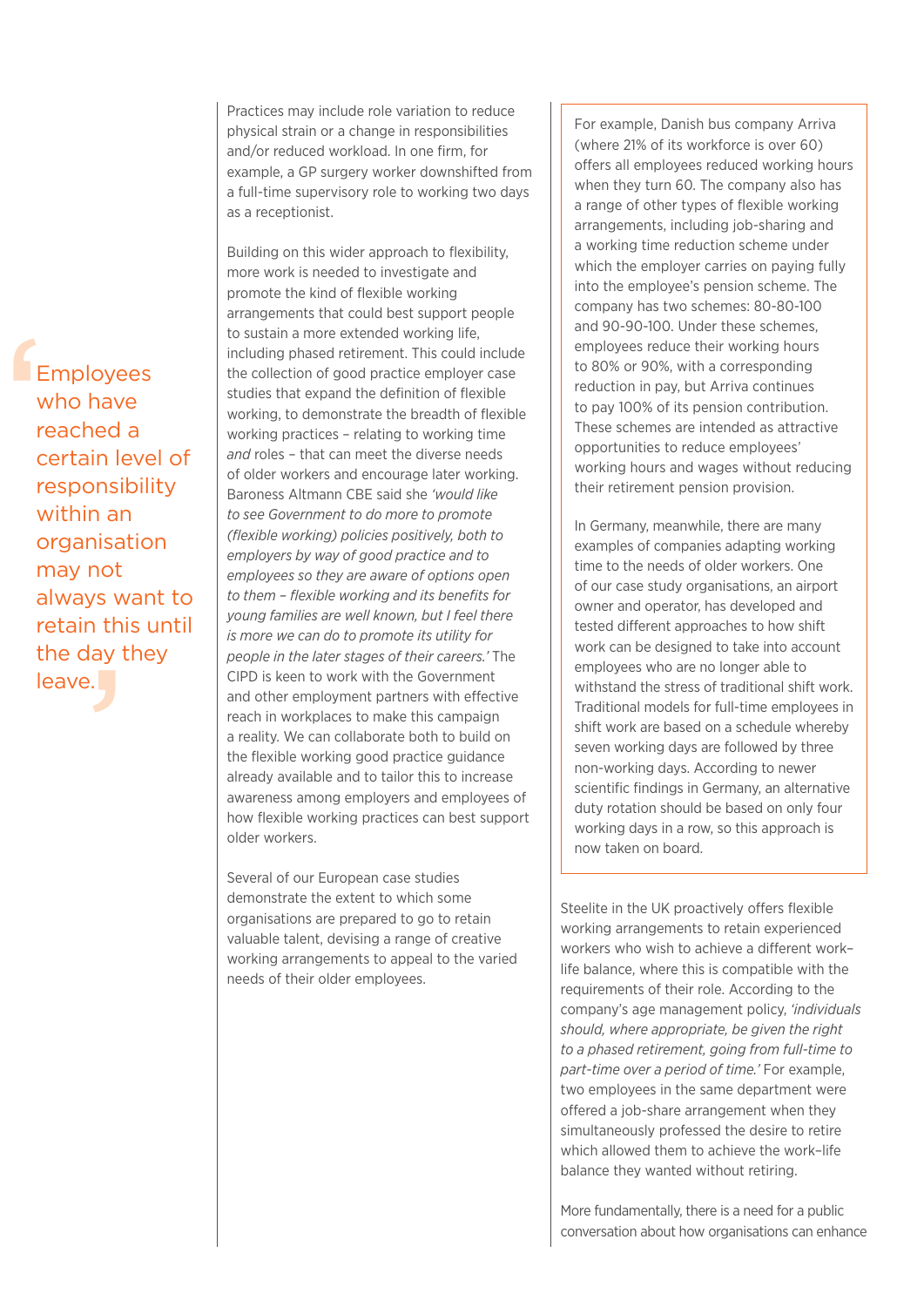flexibility and retain expertise by decoupling the (often implicit) assumptions made about the relationship between age, level of responsibility and status. Employees who have reached a certain level of responsibility within an organisation may not always want to retain this until the day they leave. However, there may be a lack of opportunities available to reduce working hours or responsibility levels that don't involve perceived (sometimes actual) demotion. Imaginative approaches that utilise experience while preserving a sense of individual dignity or status may help retention at little or no cost. Sometimes this could be as simple as a change in job description, reporting arrangements or job title (such as using a term such as 'adviser' to recognise the distinctive value of an experienced employee to others in the team). Some companies do this for senior executives as part of succession planning, but the same approach has wider application.

#### **Better support for working carers**

In line with rising life expectancy, in the UK (as across most of Europe) there is growing demand for informal care, and the level of unpaid care provided by people for ill and/or elderly parents or spouses or other relatives is expected to rise significantly in future years. By 2037, it is estimated there will be 9 million carers in the UK (Carers UK 2015). Women over 50 tend to have *'extensive and multiple caring responsibilities'*, with almost half (49%) caring for at least one of their parents (TUC 2014). This is a major phenomenon that is already affecting older workers' ability to participate in the labour market. A 2014 UK Government report notes that 12% of economically inactive people aged between 50 and the state pension age (SPA) are caring for a sick, disabled or elderly person for 20 or more hours a week, compared with only 3% of workers (DWP 2014a). It also reports that estimates for the Carers in Employment Task and Finish Group indicate that 315,000 adults below the SPA are out of work, having left work to care for someone. An employee survey by Employers for Carers found that *'nearly half of carers (43%) indicated that their work had been negatively affected by caring and that they felt tired, stressed and anxious'*, while one in three carers (33%) were worried that caring might have an impact on their capacity to work in the future (Employers for Carers 2011).

Previous research by the CIPD points out that employers *'are missing a trick if they do not take advantage of this provision to enable a greater number of older employees to remain in work'*, given the greater proportion of employees who

are caring for an older and/or ill relative as the population ages (CIPD and ILC-UK 2015).

The Government's Fuller Working Lives framework says there are *'a range of actions that can help more carers stay in employment such as ensuring that employers value carers and recognise their need for flexibility'* (DWP 2014a). The UK Government provides a range of employment rights and benefits to support working carers, including the statutory right to request flexible working. Further, as part of its Carers in Employment initiative, the former Coalition Government announced the investment of £1.7 million in nine pilot projects to examine how carers can be supported to stay in paid work alongside their caring responsibilities (Government Equalities Office et al 2015).

However, there is an urgent need to ensure that a far greater number of employers understand this issue and implement appropriate support for older workers with caring responsibilities; the Government and other stakeholders have a vital role to play in promoting this agenda, for example by awareness-raising and disseminating good practice guidance.

A study by Eurofound points out that measures to support work and care do not have to be *'expensive and onerous'*, but should *'contribute to making life easier and better for carers and avoiding unnecessary costs for employers either through absenteeism or presenteeism'* (Eurofound 2015). Simple instruments are *'often the most adequate'*, it says, such as more working time flexibility arrangements, including teleworking and allowing employees to take time off.

One consideration to bear in mind when developing policies to support working carers is that caring for an elderly or ill dependant can place challenging and unexpected time demands on people and does not often fall into a regular routine, and so employers may need to think more creatively about the kind of flexibility that staff in this position may need. Although supportive changes to working time could be relatively smallscale in many cases, where possible flexibility should be tailored and agreed at an individual level to meet the wide variety of people's caring circumstances. The 2015 report *A New Vision for Older Workers: Retain, retrain, recruit* called for the consideration of family leave/life events leave in its recommendations to businesses and employers – a period of unpaid leave to adapt to life events such as suddenly dealing with family illness or disability (Altmann 2015).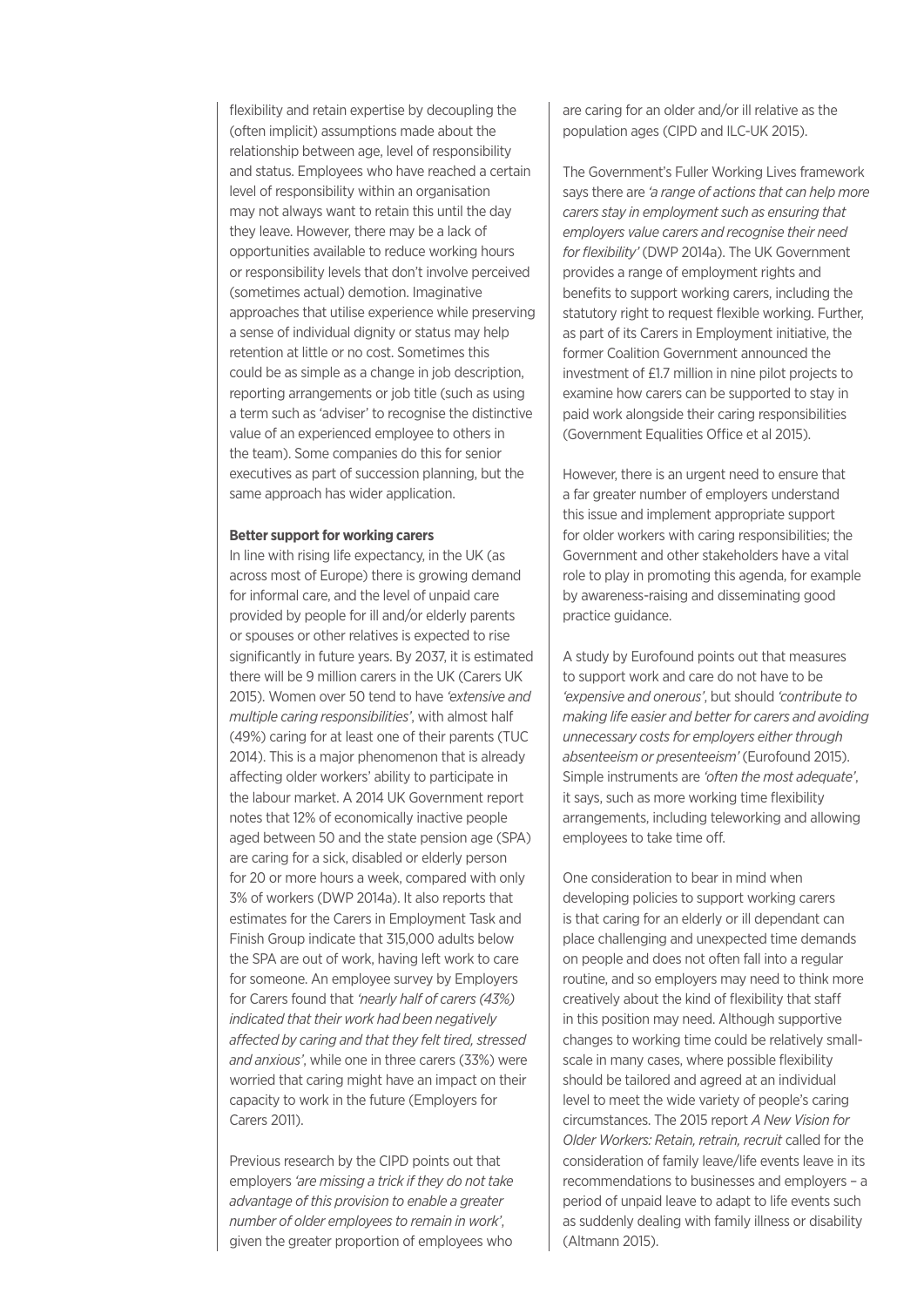F<br>
S<br>
S<br>
In<br>
in runs through<br>every facet of<br>organisationa<br>life. Policies to support older workers need to be implemented as part of a workplace culture that embraces age diversity as a thread that every facet of organisational life.

Not all working carers even recognise themselves as such and/or feel comfortable discussing their situation at work, resulting in this often being a 'hidden' issue in many organisations. Others may feel under pressure because of their caring responsibilities and thus be more susceptible to stress, so they could benefit from access to counselling or available external support. All of these dimensions mean that employers need to encourage an open and inclusive environment at work, where caring is recognised and discussed as a legitimate issue and line managers are able to discuss creative and tailored working arrangements to support their staff who have these kind of caring responsibilities.

Our European study notes that national government and employer support for working carers with eldercare responsibilities is 'in its infancy' in most countries, with the exception of Denmark, where there is relatively good formal care provision by the state and workers do not face the same pressure to reconcile work and care demands. However, German law allows people to take time off to care for family members, either in the form of ten working days to organise care, or a six-month period of leave with full or partial absence from work for employees in organisations with more than 15 employees. Those taking short-term absence receive a care assistance allowance and those taking longer leave can claim an interest-free loan to compensate for loss of income. This legislation is controversial among some employers, however, who believe it leaves them unable to compensate for the temporary absence of an employee.

There are also examples of individual employers in the five European countries we studied (including the UK) that promote supportive working practices for working carers. For example, more than half of the employees of an airport owner and operator in Germany are between 40 and 54 years old and thus in a phase of life which the company recognises as often being associated with eldercare. Since 2013, therefore, the company has been offering flexible working time models and homeworking to support those employees. The company also partners with external counselling services that provide employees with assistance in issues of home care, care facilities and related financial issues.

Another of our German case study organisations, a medium-sized company in the chemical industry, has a specific set of measures in place to support workers with care responsibilities, set out in a policy on reconciling work and family life, and overseen by a steering committee, together with the works council. The policy contains measures in four areas: coordination of family and work responsibilities; flexible work assignments; reintegration of temporarily exempt employees; and information and communication. To support the coordination of family and work responsibilities, the position of a 'family co-ordinator' was created who acts as a contact point for employees and managers for all aspects of reconciling work and family commitments.

## **Launching an 'Age Confident' campaign to build awareness and momentum**

Older workers can experience prejudice and stereotypical attitudes from employers, colleagues and society in general, with these attitudes often reflecting misconceptions about older workers' flexibility, health, ability to learn and their general skills and qualification levels. A pan-European poll of attitudes towards occupational health and safety found that 42% think that older workers are more likely to suffer from work-related stress and 35% that they take more time off work because of illness. In terms of whether or not people think that older workers tend to be less able to adapt to changes at work than other workers, 50% of UK workers said 'yes' compared with an EU average of 60% (EU-OSHA 2013). *'Outdated stereotypes, unconscious bias and age discrimination'* are identified as a significant barrier affecting older workers' participation in the UK labour market, according to Altmann (2015).

There is definitely scope for creating more ageinclusive workplaces in the UK; CIPD research has shown that employers and employees appreciate the benefits of working in an agediverse organisation; a recent study found that, while stereotypes of 'younger' and 'older' workers do exist, overall employees tend to enjoy working with colleagues of different ages (CIPD 2015). Some of the key benefits include knowledge-sharing across a range of ages and enhanced customer experience. Age diversity is also seen to bring to light different perspectives – different generations are felt to have varied approaches, which bring about new perspectives.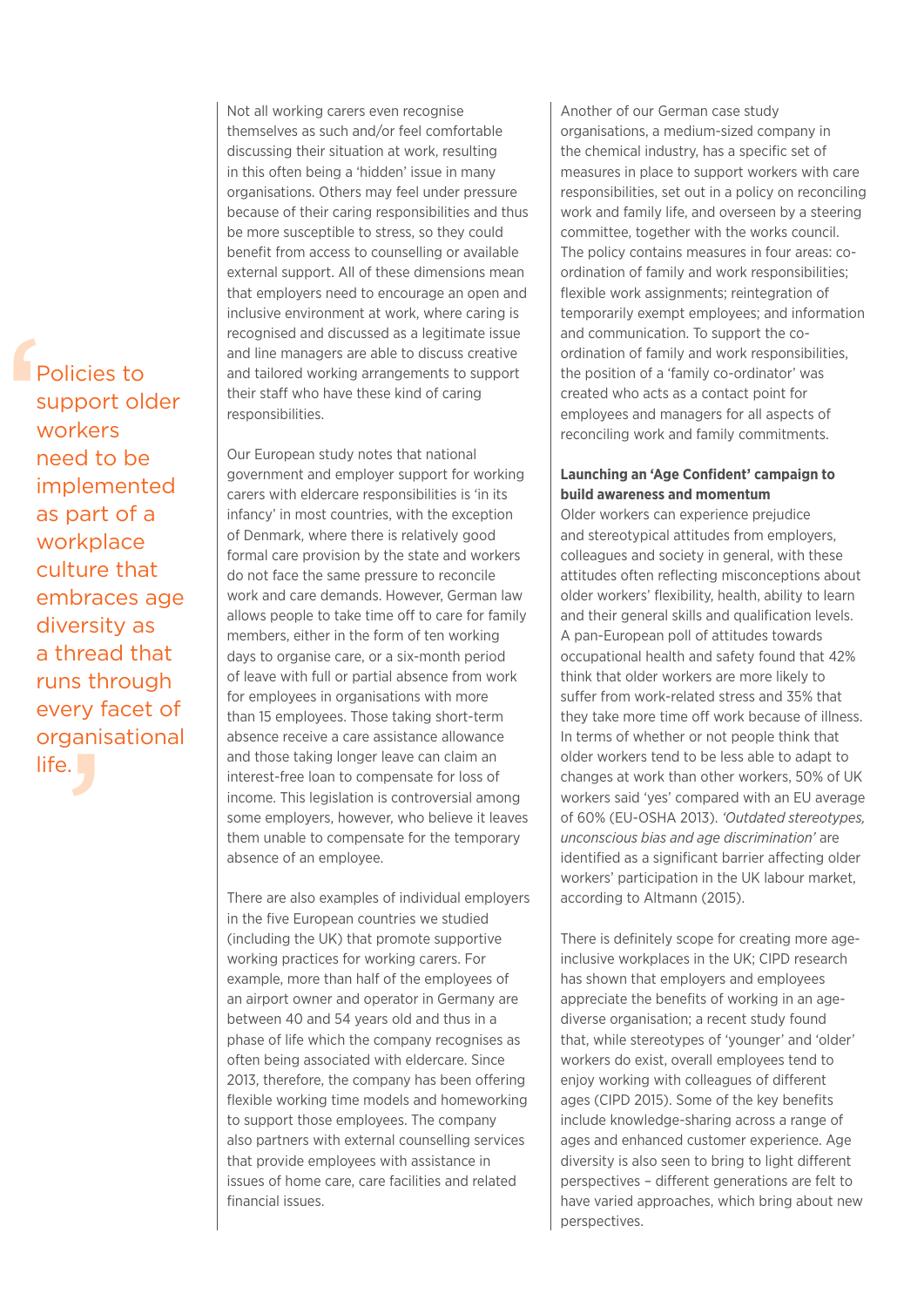Employers will need to think about ways in which to educate their workforce, and in particular line managers, to the value of older workers in terms of their experience, expertise and mentoring abilities, while emphasising that older workers can be as flexible and eager to learn as their younger colleagues. A UK study based on the 2008 European Social Survey reports that a body of research *'has firmly established that a very powerful way to overcome prejudice is to foster close, honest and personal relationships with others who are seen as belonging to a different group'* (Age UK 2011). Line managers have a critical role to play in creating fuller working lives. Ultimately, it is the relationship that an individual has with their line manager, and the level of support they receive, that is likely to influence their decision to stay or leave an organisation. Therefore, line managers need to be trained to ensure that they are able to meet the needs of a diverse workforce, and are competent and confident to have sensitive conversations with people to discuss their needs and aspirations.

Policies to support older workers need to be implemented as part of a workplace culture that embraces age diversity as a thread that runs through every facet of organisational life. Policies aimed at supporting older workers and encouraging their continued participation in the workforce cannot be implemented in isolation – it is not about targeting one age group at the perceived expense of another, and employers will only succeed if they develop and implement initiatives to extend working life in the context of nurturing an age-diverse workplace. This does not mean that employers shouldn't introduce bespoke policies to support fuller working lives for older workers and increase their choices; however, a tailored programme for one age group could have implications for other sections of the workforce. John Lewis, one of the UK case study organisations in our European study, for example, believes it is more about ensuring that the organisation addresses the issue of intergenerationality.

Another way of countering potential bias against older workers and fostering an age-diverse workforce is to encourage their involvement in mentoring younger workers. In this way, their skills and experience are appreciated and valued by both the organisation and younger colleagues, helping to nurture intergenerational learning and inclusivity. Steelite International, for example, is one organisation that recognises

the value of older workers' experience. It aims to foster intergenerational learning by operating a mentoring programme, whereby older workers are matched with young colleagues to share their knowledge of the business, skills and life experience.

A crucial question that remains, of course, is how to boost demand for older workers on the part of employers and ensure that they embrace *'the fruits of older workers' experience, knowledge and wisdom'* (House of Lords 2013). Last year's report to the Government called for a tougher approach to combating age discrimination, particularly in the recruitment industry (Altmann 2015). It also called on the Government to consider an 'Age Confident' campaign to follow the success of the 'Disability Confident' programme. We believe that the launch of such a campaign, working with key partners such as the CIPD to ensure effective routes to market, would have considerable potential to raise awareness and understanding among employers about the positive benefits of employing older workers, and could provide a gateway to a range of support and tools to help them create fuller working lives in their own organisations.

The 50-plus demographic continues to experience significant barriers in accessing employment, particularly when they have been out of work for a while, and the challenges in tackling this lie on both the demand and supply side of the labour market. On the supply side, therefore, it's also important to develop effective routes into employment for older workers, for example by extending the role of Jobcentre Plus advisers who can provide more targeted and specialised support for this age group, and working with partners such as the CIPD to improve their employability. This is clearly a high priority for this government and we are keen to support this agenda to improve the employment opportunities for those aged 50-plus by working with our membership.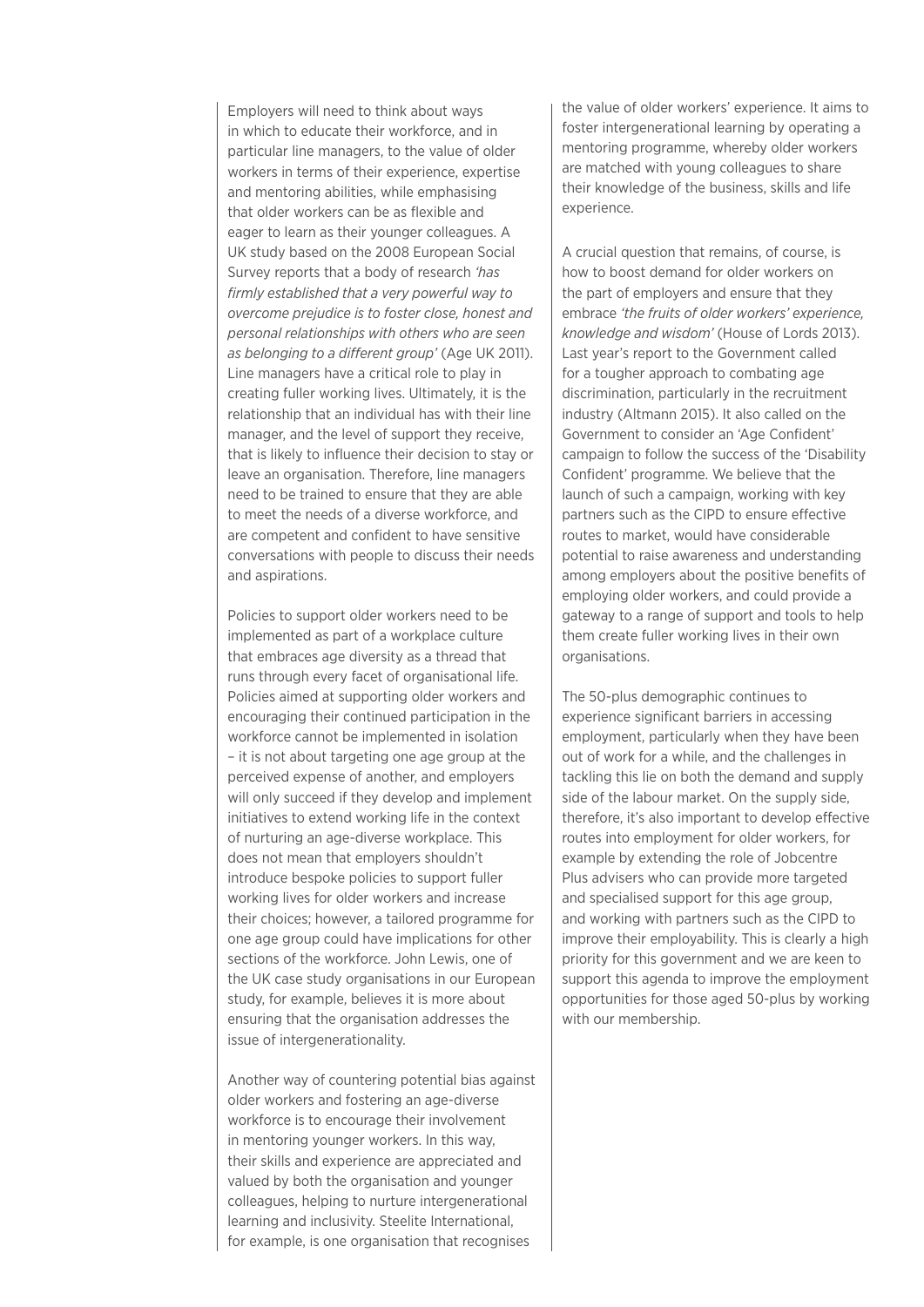## **References**

AGE UK. (2011) *A snapshot of ageism in the UK and across Europe [online].* London: Age UK. Available at: http://www.ageuk.org.uk/latestpress/archive/age-uk-research-shows-agediscrimination-is-rife-in-europe/ [Accessed 1 April 2016].

ALTMANN, R. (2015) *A new vision for older workers: retain, retrain, recruit [online].* London: Department for Work and Pensions. Available at: https://www.gov.uk/government/publications/anew-vision-for-older-workers-retain-retrainrecruit [Accessed 1 April 2016].

ATKINSON, C. and SANDIFORD, P. (2016) An exploration of older worker flexible working arrangements in smaller firms. *Human Resource Management Journal.* Vol 26, No 1. pp12–28.

CARERS UK. (2015) *Breaking isolation [online].* Annual report 2014–15. London: Carers UK. Available at: https://www.carersuk.org/aboutus/what-we-do/our-annual-review [Accessed 1 April 2016].

CHARTERED INSTITUTE OF PERSONNEL AND DEVELOPMENT. (2014) *Managing an agediverse workforce: employer and employee views [online].* Survey report. London: CIPD. Available at: http://www.cipd.co.uk/hr-resources/surveyreports/managing-age-diverse-workforce-views. aspx [Accessed 1 April 2016].

CHARTERED INSTITUTE OF PERSONNEL AND DEVELOPMENT. (2016a) *Creating more fulfilling working lives: employer practice in five European countries [online].* London: CIPD. Available at: http://www.cipd.co.uk

CHARTERED INSTITUTE OF PERSONNEL AND DEVELOPMENT. (2016b) *Growing the health and well-being agenda: from first steps to full potential [online].* London: CIPD. Available at: https://www.cipd.co.uk/publicpolicy/ policy-reports/health-well-being-agenda.aspx [Accessed 1 April 2016].

CHARTERED INSTITUTE OF PERSONNEL AND DEVELOPMENT and INTERNATIONAL LONGEVITY CENTRE-UK. (2015) *Avoiding the demographic crunch: labour supply and the ageing workforce [online].* London: CIPD. Available at: https://www.cipd.co.uk/publicpolicy/ policy-reports/demographic-crunch-laboursupply-ageing.aspx [Accessed 1 April 2016].

DEPARTMENT FOR WORK AND PENSIONS. (2014a) *Fuller working lives – a framework for action [online].* London: DWP. Available at: https://www.gov.uk/government/publications/ fuller-working-lives-a-framework-for-action [Accessed 1 April 2015].

DEPARTMENT FOR WORK AND PENSIONS. (2014b) *State pension age timetable [online].*  London: DWP. Available at: https://www.gov.uk/ government/publications/state-pension-agetimetable [Accessed 1 April 2016].

DEPARTMENT FOR WORK AND PENSIONS. (2015) *Employer attitudes to fuller working lives [online].* London: DWP. Available at: https://www.gov.uk/government/publications/ employer-attitudes-to-fuller-working-lives [Accessed 1 April 2016].

DEPARTMENT FOR WORK AND PENSIONS. (2016) *State pension age review: terms of reference [online].* London: DWP. Available at: https://www.gov.uk/government/news/johncridland-cbe-appointed-to-lead-the-uks-firststate-pension-age-review [Accessed 1 April 2016].

EMPLOYERS FOR CARERS. (2011) *Caring at a distance: bridging the gap [online].* London: EFC. Available at: https://www.employersforcarers. org/resources/research/item/246-caring-ata-distance-bridging-the-gap [Accessed 1 April 2016].

EUROFOUND. (2015) *Working and caring: reconciliation measures in times of demographic change [online].* Dublin: Eurofound. Available at: https://www.eurofound.europa.eu/publications/ report/2015/working-conditions-social-policies/ working-and-caring-reconciliation-measures-intimes-of-demographic-change [Accessed 1 April 2016].

EUROPEAN AGENCY FOR SAFETY AND HEALTH. (2013) *Pan-European opinion poll on occupational safety and health 2013 [online].* Bilbao: EU-OSHA. Available at: https://osha. europa.eu/en/surveys-and-statistics-osh/ european-opinion-polls-safety-and-health-work/ european-opinion-poll-occupational-safety-andhealth-2013 [Accessed 1 April 2016].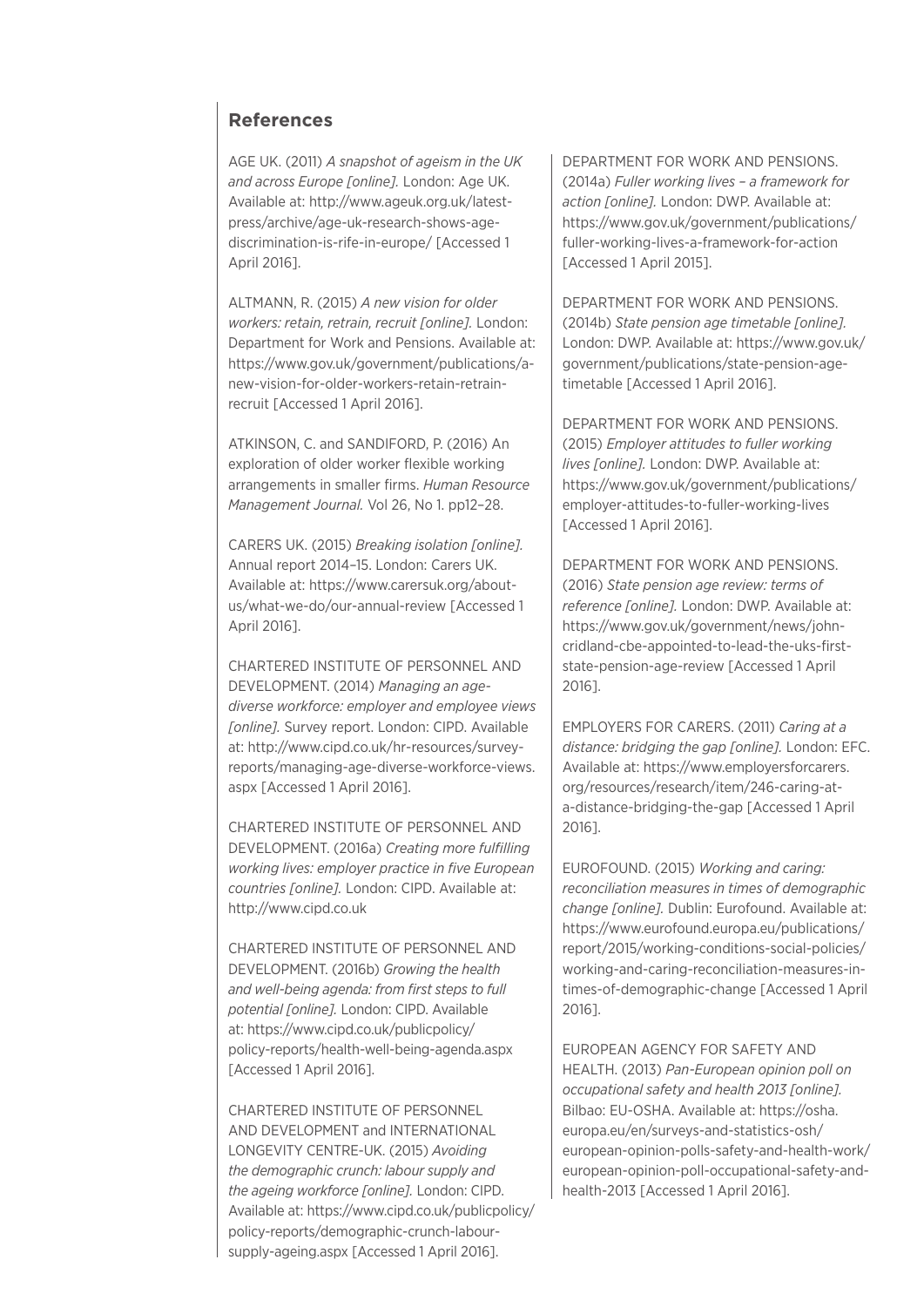EUROPEAN COMMISSION. (2012) *The 2012 ageing report: economic and budgetary projections for the 27 EU member states (2010– 2060) [online].* Brussels: European Commission. Available at: http://ec.europa.eu/economy\_ finance/publications/european\_economy/2012/ pdf/ee-2012-2\_en.pdf [Accessed 1 April 2016].

GOVERNMENT EQUALITIES OFFICE, DEPARTMENT OF HEALTH and DEPARTMENT FOR WORK AND PENSIONS. (2015) *Supporting carers to stay in paid employment [online].* Press notice. London: Government Equalities Office. Available at: https://www.gov.uk/government/ news/supporting-carers-to-stay-in-paidemployment [Accessed 1 April 2016].

HOUSE OF LORDS SELECT COMMITTEE ON PUBLIC SERVICE AND DEMOGRAPHIC CHANGE. (2013) *Ready for ageing? [online].* London: The Stationery Office. Available at: http:// www.publications.parliament.uk/pa/ld201213/ ldselect/ldpublic/140/140.pdf [Accessed 10 March 2016].

NHS ENGLAND. (2014) *The NHS five year forward view [online].* Redditch: NHS England. Available at: http://www.england.nhs.uk/ ourwork/futurenhs/#doc [Accessed 1 April 2016].

TASKILA, T., SHREEVE, V., LAGHINI, M. and BEVAN, S. (2015) *Living long, working well: supporting older workers with health conditions to remain active at work [online].* London: The Work Foundation. Available at: http://www. theworkfoundation.com/DownloadPublication/ Report/386\_Living\_long\_working\_well\_Final. pdf [Accessed 1 April 2016].

TUC. (2014) *Rigid workplace culture prevents women over 50 from furthering their careers [online].* London: TUC. Available at: https://www. tuc.org.uk/equality-issues/age-equality/genderequality/rigid-workplace-culture-preventswomen-over-50 [Accessed 1 April 2016].